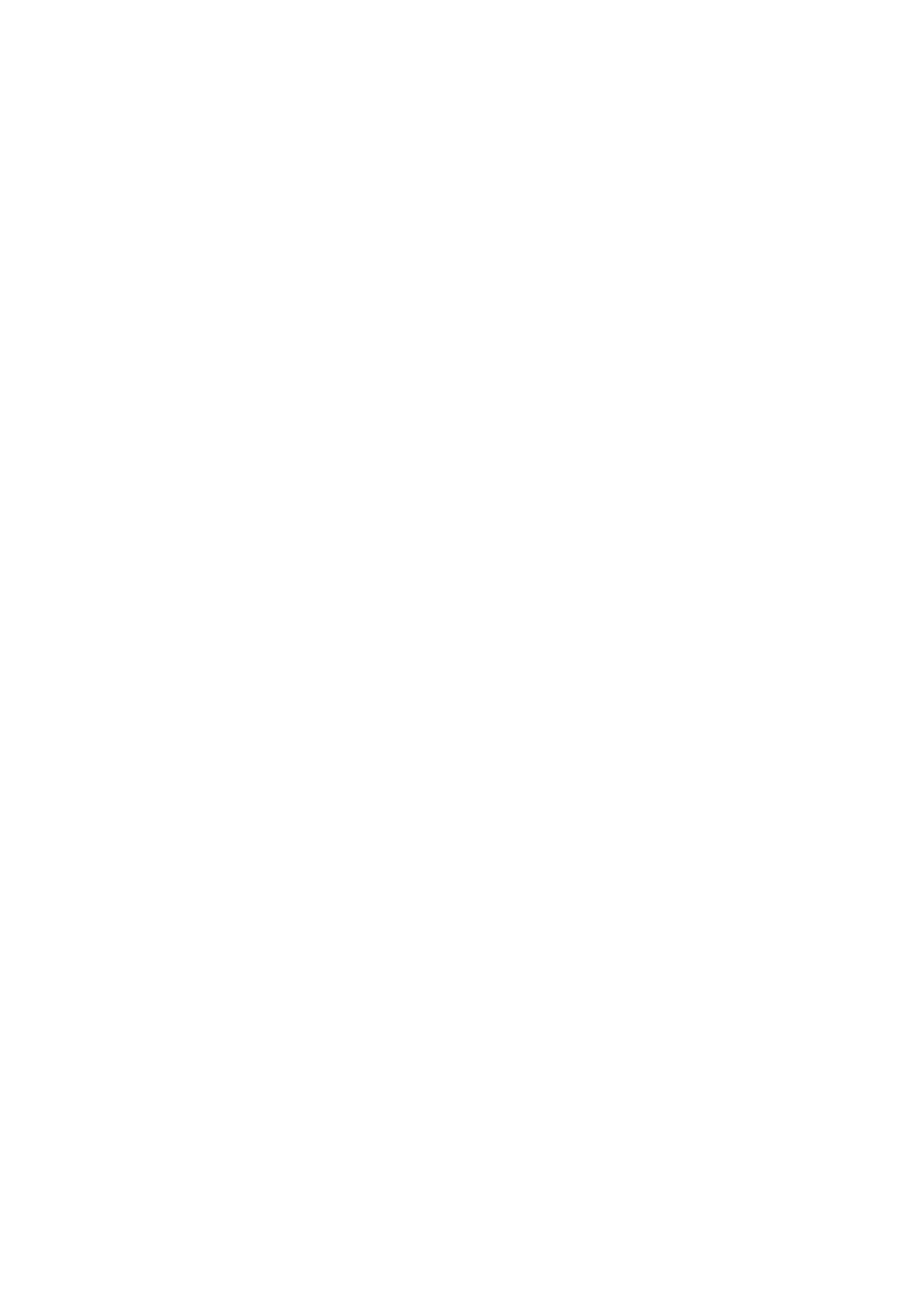This Breeding Policy accompanies and supplements the Siamese Registration Policy and should be read in conjunction with that document.

The aim of this breeding policy is to give advice and guidance to ensure breeders observe what is considered "best practice" in breeding Siamese with the overriding objective of improving the Siamese cat to meet all aspects of the Siamese Standard of Points

Immediately recognisable with their pale bodies, contrasting darker points, and elegant type, Siamese are one of the most popular and one of the oldest of the pedigree cat breeds.

They should be beautifully balanced with head and ears carried on a slender neck, with a lithe, graceful body, slim legs and feet and a long tapered tail.

The exact origins are unknown, but it appears that the mutation causing Siamese restriction occurred in cats in South East Asia. They were first imported to the UK from Thailand (then Siam) at the end of the  $19<sup>th</sup>$  Century. Unfortunately many of these cats were very short lived, which means that the number of foundation cats is probably quite small. Breeding was difficult, worms, enteritis and cat flu were major problems. Numbers gradually built up, but there were great difficulties during the Second World War. There were no shows and very little breeding resulting in a big reduction in the gene pool.

Type has changed considerably the since the first imports.

Siamese have become more slender, with longer heads and larger ears of a different set.

There is a variation in type at the moment: Some breeders and owners preferring modern extreme type with others who like a more moderate cat.

The original Siamese brought to Britain were Seal Points. Blue, Chocolate and presumably Lilac Points appeared in the first litters but were considered bad Seals and were sold as pets. Lilac Points were first recognised in the descendants of an outcross to Russian Blue used to expand the gene pool after the war.

Tabby Pointed and Red series Siamese were introduced by matings with domestic cats. Caramel appears to have been in the gene pool for a long time, but cats were considered to be poor Blues or Lilacs. The gene may have been introduced with Tabby. Cinnamon and Fawn were introduced into the Oriental, and subsequently Siamese, gene pools from Sorrel Abyssinians.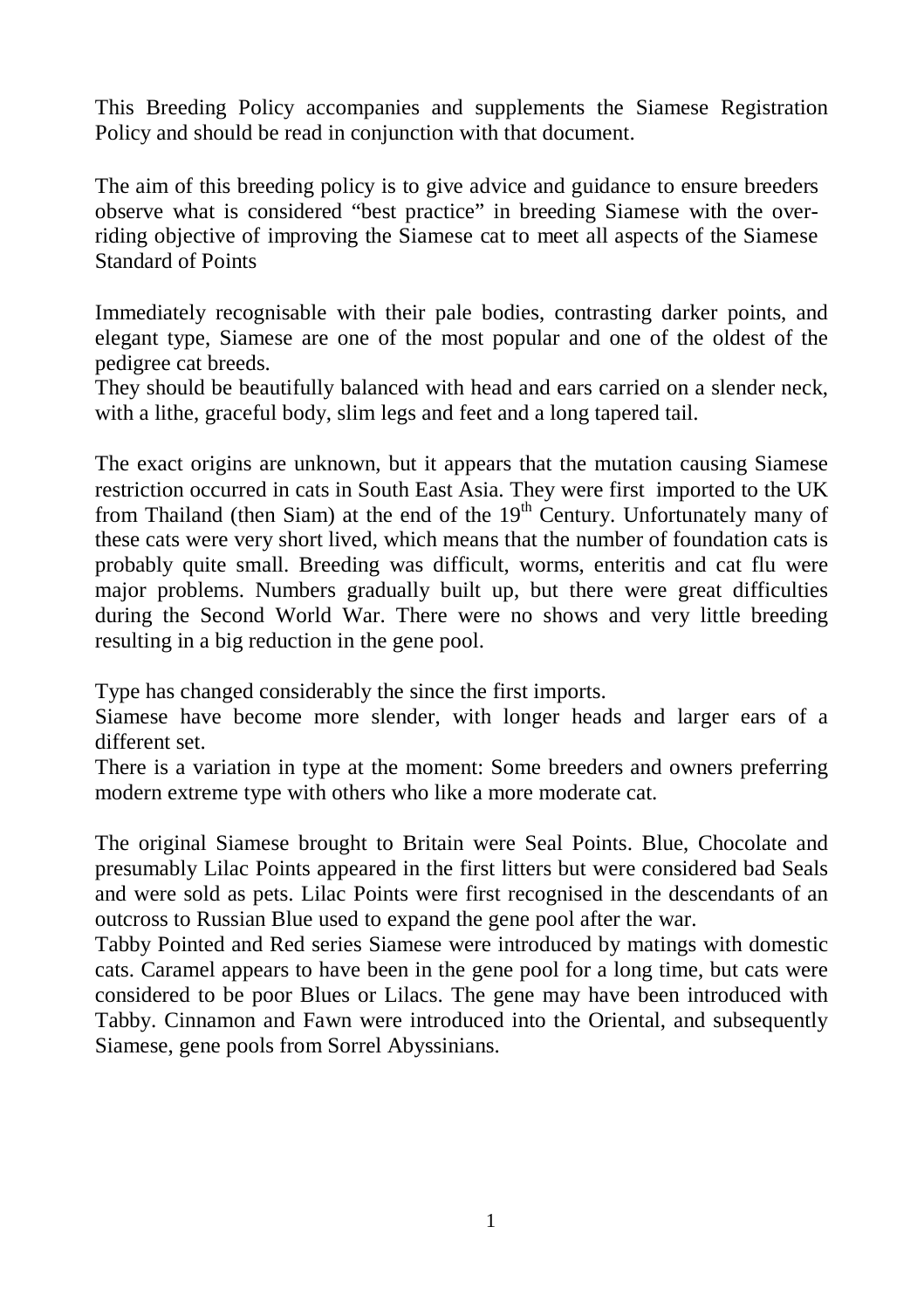The **Standard of Points** describes the ideal cat, but no cat can ever match it completely. They all have unique combinations of good qualities and faults.

It gives the relative importance of the different features of the cat. Judges don't actually look at each aspect in isolation, giving marks to each one and then adding them up. They have to look at the cat as a whole and balance each aspect against the rest.

## **Type:**

The standard calls for a long well proportioned, balanced head. Large ears with good width between, narrowing in straight lines to a fine muzzle, forming a balanced wedge shape with no break or pinch at the whiskers. The ears set should be neither too low nor too upright.



The head should be, neither round nor pointed, avoiding exaggerated type.







**Correct Profile Correct Profile** 



**Very Weak Chin Very Strong Chin (suggests overshot bite) (suggests undershot bite)**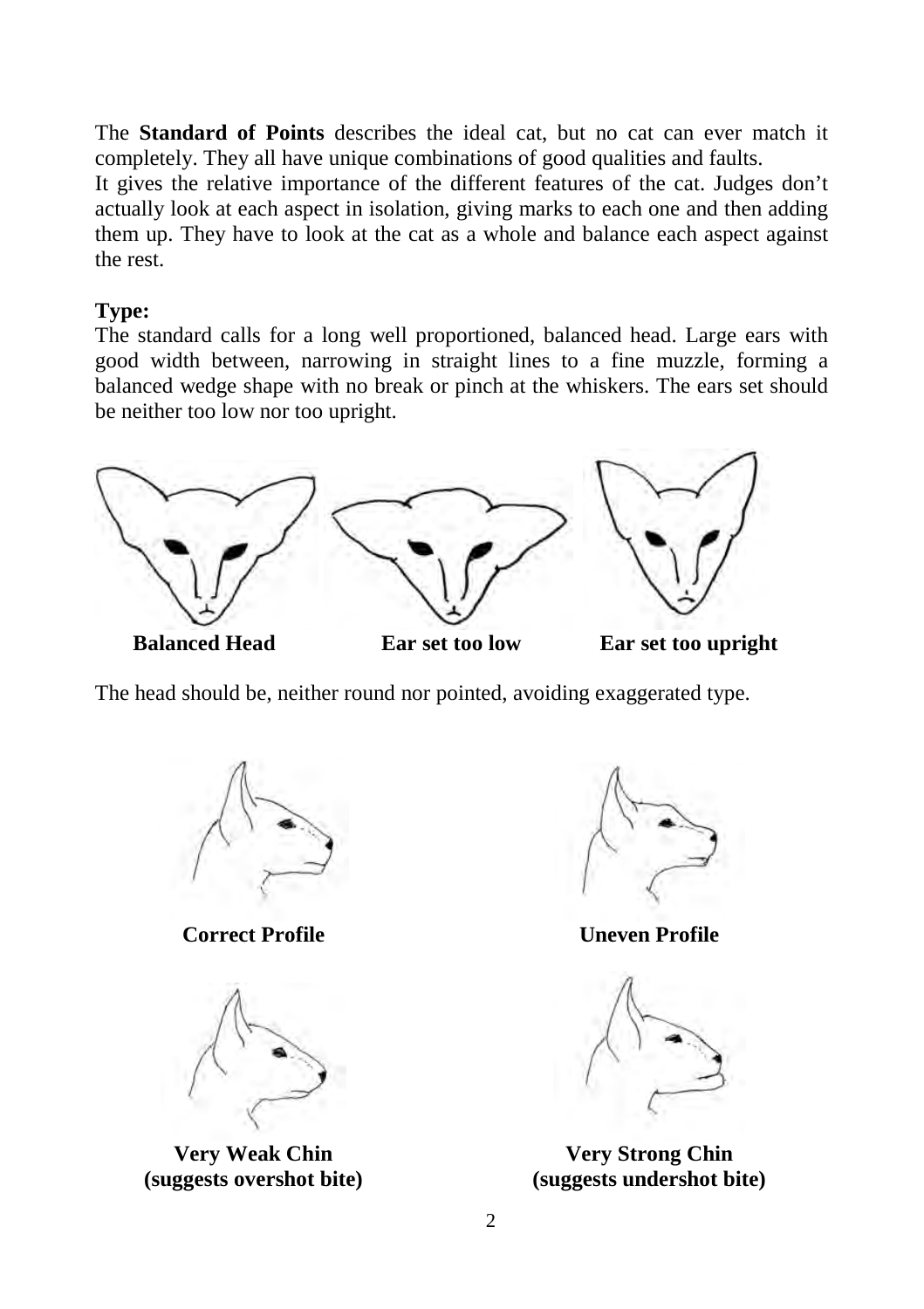In profile the nose should be straight, the chin strong and the bite level. The tip of the chin should line up with the tip of the nose in the same vertical line.

The eyes should be oriental in shape, slanting towards the nose, of a brilliant blue, the deeper the better.

The body should be medium in size, lithe and graceful. The legs slim with small, oval feet, the tail long and tapering. The head body, legs, feet and tail should all be in proportion, giving the whole a well balanced appearance

Care must be taken regarding the size of the cat, as small cats can appear to have better type. This is particularly noticeable in small, undernourished kittens.

## **Coat:**

The coat should be very short and fine in texture, glossy and close lying.

## **Points Colour:**

Breeding good points colour can be difficult, perhaps more so in some colours than others. While there has been great improvement in type, colour has taken lower priority and has suffered as a result.

The specialist Siamese breed clubs give the following advice for those wanting to breed good examples of their colours:

- **The Blue Pointed Siamese Cat Club:** recommended matings are blue to blue and blue to lilac.
- **The Lilac Point Siamese Cat Society**: recommended matings are lilac to lilac, or lilac to warm chocolate. Caramel and tabby points should be avoided if at all possible.

Kittens are born white, and gradually develop full colour. This means that young kittens should be much paler than adults of the same colour. As this darkening continues into adulthood, the older cat can become very dark, losing contrast between points and body.

# **Eye Colour:**

Although the Standards of Points are slightly different for each variety, effectively eye colour should be the deeper blue the better. Unfortunately, once good eye colour is lost from a line it is very difficult for it to recover.

## **Temperament:**

When pursuing improvements in type or colour, breeders must not overlook the importance of temperament.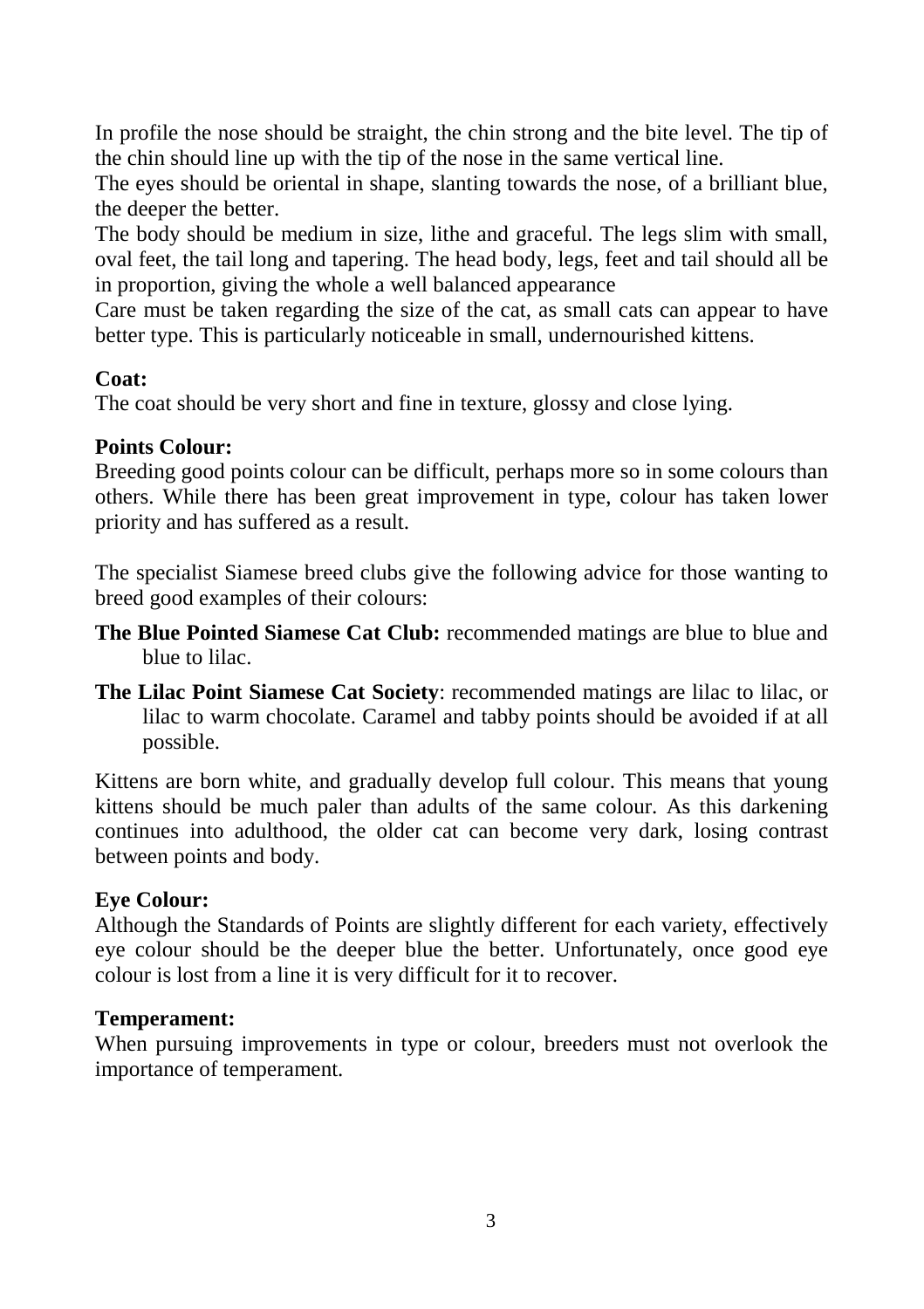## **Permitted Outcrosses:**

It is important that no obstacle be put in the way of attempts to widen the gene pool except where there are cogent reasons not to allow the outcrossing. Thus (these categories may overlap):

- Since type is what distinguishes the Siamese from any other pointed shorthair cat, outcrossing to breeds not of Oriental type is not permitted.
- As Siamese are shorthaired, outcrossing to any longhaired or semi longhaired breed is not permitted.
- In pointed cats, where a parent is silver, it is difficult to detect with certainty which of the offspring is silver, especially if the expression is low-grade. Outcrossing to Smoke and Silver Tabbies is therefore not permitted. (This might be subject to revision if a test for silver is developed)

This has implications for the Siamese registration policy: any breeds not included in the above list should be allowed by the registration policy to be in the pedigree of cats registered on the full and/or supplementary register.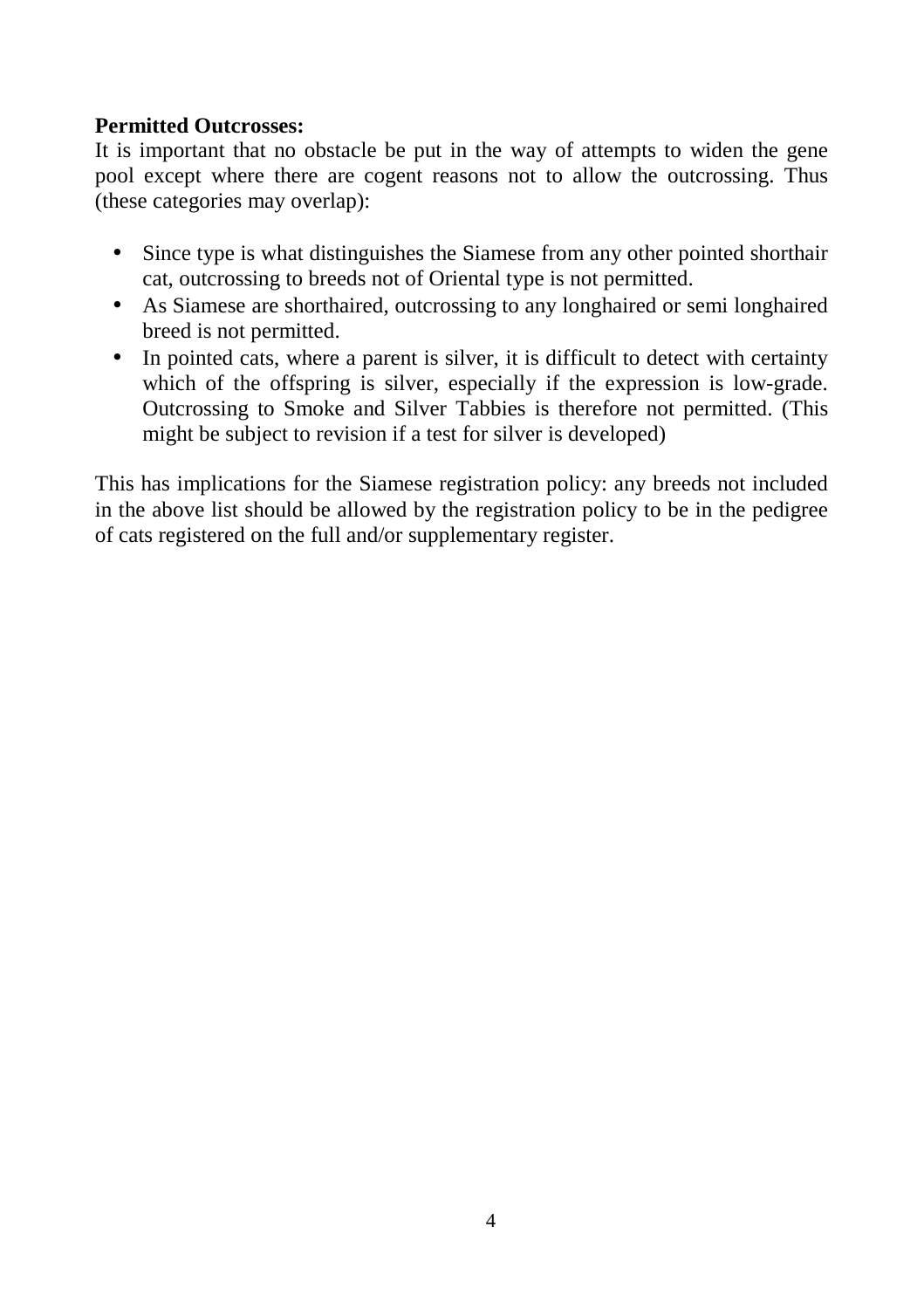# **Genetic Make Up**

An explanation of the genetics may be useful in understanding the make up of the Siamese.

Each cell of a cat's body (with one class of exceptions) contains 19 pairs of chromosomes, each made up of thousands of genes. Each gene has a complicated chemical structure which acts as a recipe for the construction of some chemical by the body. The exceptional cells mentioned above are the egg and the sperm, which have only one set of chromosomes - formed by the random selection of one from each chromosome pair. On mating the single set in egg and sperm combine to form the normal pairs in the single cell which is the start of an embryo, and the sets are replicated as cells divide during the embryo's development. So the offspring has one copy of each gene from each parent.

One of the pairs of chromosomes in the cat, as in most mammals, is peculiar. In the female, each of the pair is of the normal size, but in the male one of the pair is of the normal size, but one is much smaller. The normal size chromosome is called the X, the small one the Y

Many of the genes have mutated to slightly different forms, selection of these has resulted in the development of the various breeds*.* The variant forms of a gene are called alleles. When a particular gene pair consists of different alleles, what usually happens is that the recipe given by just one of the alleles is followed for each cell where the gene is active: this allele is said to be dominant to the other, or the other recessive to it. In this case the effect on the cat is as though the recessive was not present.

So a cat has a set of visible characteristics, but can pass different characteristics to its offspring. It is helpful to know about the ancestors of the cats when trying to predict the result of a mating. For example a black cat with a blue mother will carry dilute and so can produce blue offspring if mated to a blue, or to another carrier. But, though from the ancestry one can determine when a recessive allele must be present, one can't determine that it must be absent. Recessive alleles may be passed through many generations without showing up in the cats' appearance.

Genes which have known effects are denoted by single letters. The dominant allele is denoted by a capital, recessive alleles by lower case. If there is more than one recessive allele, the lower case letters have identifying superscripts. For example Black [B], Brown (Chocolate) [b], Light Brown (Cinnamon)  $[b^1]$ 

So which genes are important in Siamese?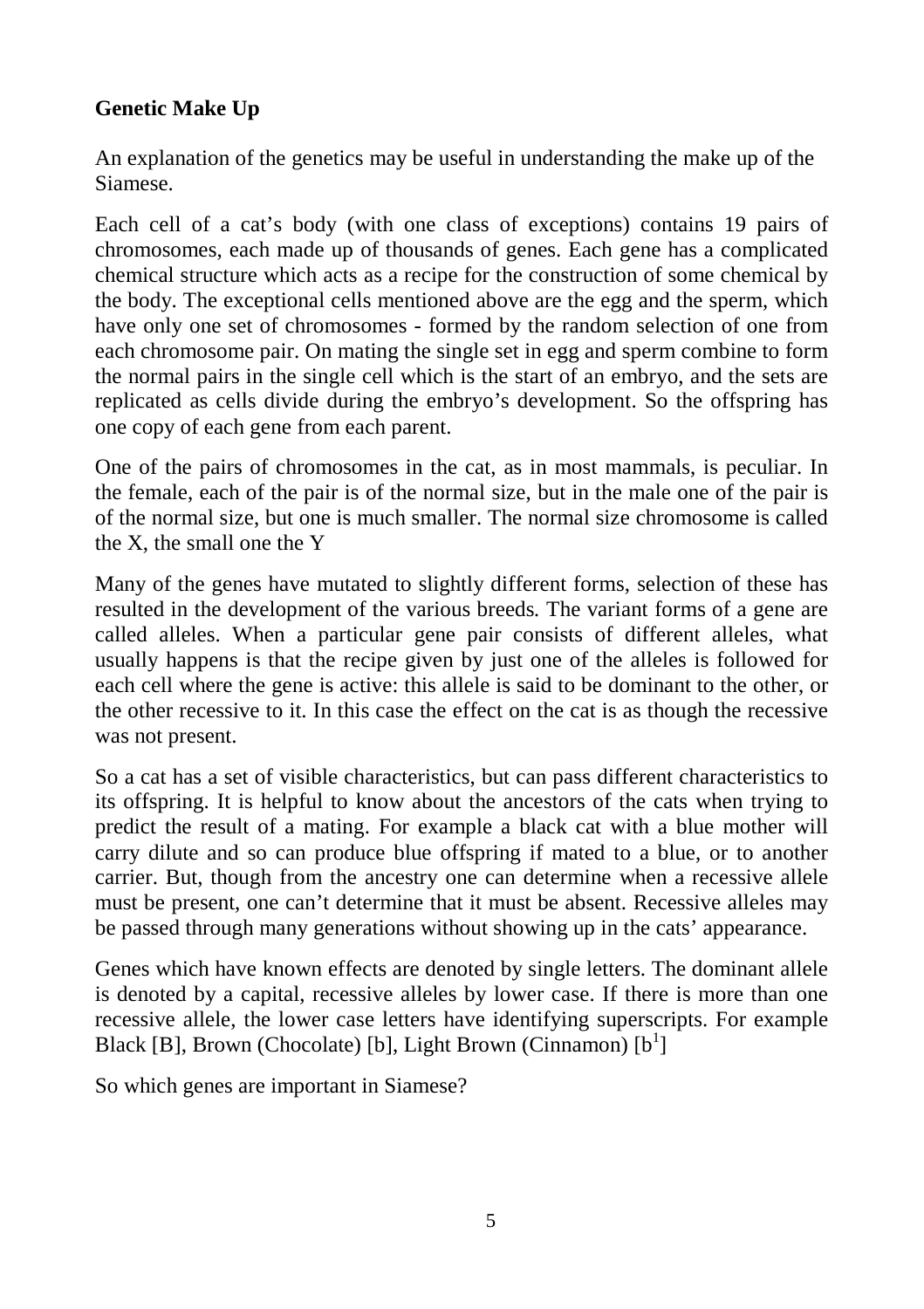# **Full Colour [C] : Burmese Colour Restriction [c<sup>b</sup> ] : Siamese Colour Restriction [c<sup>s</sup> ] : Blue Eyed Albino (Recessive White) [c<sup>a</sup> ]**

A series of recessive semi albino mutations which cause a reduction in the coat and eye colour as well as progressively restricting the colour to the points.  $c^b$  is incompletely dominant to  $c^s$ , the hybrids,  $c^b c^s$ , are Tonkinese which have an intermediate degree of albinism. Both are dominant to  $c^a$ .

Siamese Restriction c<sup>s</sup> causes the eyes to appear blue and the production of pigment in the hair to become temperature dependant. The pointed pattern occurs because the extremities are cooler than the body. The mutation causes all colours to be paler than in the corresponding self cat.

Colour darkens with age, kittens are born white and gradually develop full colour.

A DNA test for the Siamese gene is available.

#### **Agouti** (Tabby) **[A] : Non-Agouti** (Non-Tabby) **[a]**

All cats are basically tabby. But the tabby pattern is concealed in the presence of non-agouti. The background of a tabby pattern is produced by the pigmentgenerating cells at the roots of hairs switching production of pigment on and off, giving bands of colour in the hair, while in the foreground production is continuous. Non-Agouti stops the switching, so pigment is continuously produced everywhere. You can sometimes see the ghost tabby pattern - often in kittens whose coat later clears. In the paler colours rings on tails are often evident and except in extreme cases not a problem.

A DNA test for Non-Agouti is available

# **Black [B] : Brown** (Chocolate) **[b] : Light Brown** (Cinnamon) **[b<sup>l</sup> ]**

The alleles of this gene alter the shape of the pigment granules deposited in hairs and in nose and pad leather. Because differently shaped granules reflect light differently, the result is a changed colour. Chocolate appears to be incompletely dominant to cinnamon: chocolate points carrying cinnamon are generally paler than pure chocolate points. Seal points or blue points can carry either chocolate or cinnamon but not both. Lilac points can also carry cinnamon. However, if a seal carrying cinnamon is mated to a chocolate then chocolate carrying cinnamon will be produced and it would look as if the seal carried chocolate.

DNA tests are available for both Chocolate and Cinnamon.

## **Dense Colour [D] : Dilution** (popularly Blue) **[d]**

Dilution causes the pigment to be spread more thinly in the hair and this weakens the colour. It is independent of the colour genes above, so one can have black+dilution = blue, chocolate+dilution = lilac, cinnamon+dilution = fawn, or orange+dilution = cream. Cream can be blue, lilac or fawn based. A DNA test is available.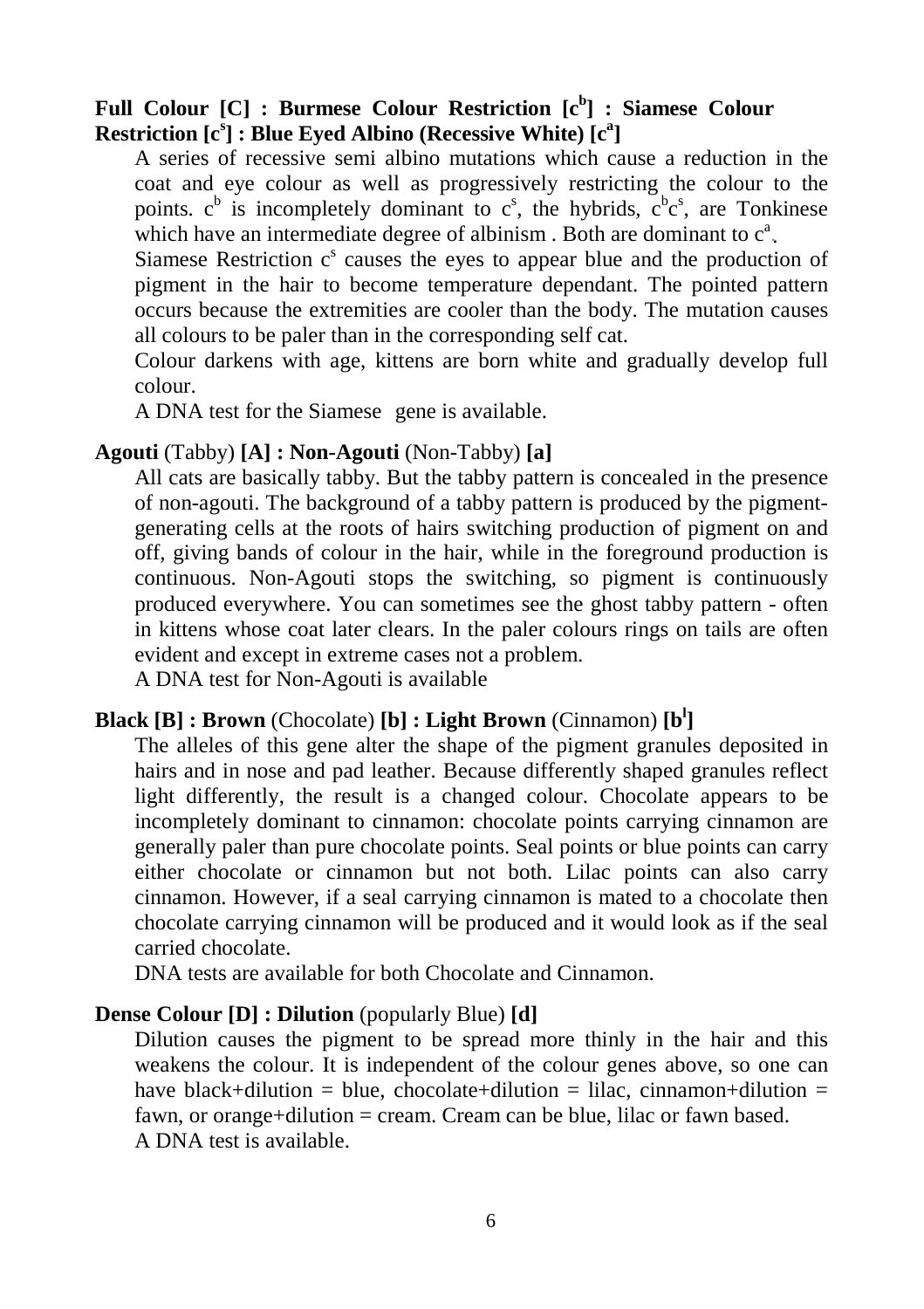#### **Dilute Modifier** (Caramel) **[Dm] : normal [dm]**

As its name suggests, Dilute Modifier is thought to modify the effect of the Dilution gene d. Although it has no known effect where the Dense gene D is present. ( i.e. seal, chocolate, cinnamon and red cats) it has been suggested that it could be the cause of a general deterioration of colour.

In dilute cats expressing any of the alleles of Black (i.e. blue, lilac or fawn) it produces caramel. Though each gives a distinct colour, for historical reasons all three are given just one colour name. In dilute cats together with orange, it produces apricot.

While this is the accepted genetic basis for Caramel and Apricot, it remains a hypothesis while no discrete gene has been identified. As there seems to be fewer blue/lilac/cream cats than expected the genetics could be more complicated.

#### **Inhibitor** (Silver) **[I] : normal [i]**

The Inhibitor gene suppresses the development of pigment in the hair of the coat, typically producing hairs that are fully coloured only at the tip and have a white base.

The gene has now been identified. There is as yet no test, but it is expected that one will be available shortly. It is dominant, but the expression is variable so that cats possessing the gene may not necessarily be recognised as doing so.

#### **Orange** (Red) **[O] : non-orange [o]**

The Orange gene causes the pigment granules to become yellow. This makes the coat, paw pads and nose leather appear red in B series cats, cream in dilute cats and apricot where the DM gene is present. It does not matter which of the B series alleles is present as the appearance is almost indistinguishable. A cat which would be seal without the orange gene is called a seal based red, similarly reds can also be chocolate or cinnamon based, and creams blue, lilac or fawn based.

Orange masks the effect of non-agouti: orange series cats always appear tabby. (Apparently clear coated reds are either ticked on careful inspection, or have been carefully selected for bad tabby pattern). All orange series with one or more tabby point parents must be registered as tabby point until proven otherwise. This used to mean using a number of test matings, but can now be proved by a DNA test.

Orange is a very unusual gene: its position is on the part of the X chromosome for which there is no counterpart in the Y. So in a male cat only one of the two alleles can be present: the cat is either orange series OY, or not oY. In a female there are three possibilities, the cat can be OO orange series, oo not orange series or Oo which gives rise to the Tortie*.* A peculiarity of the X chromosome is that only one is active in each cell, but the inactivation of the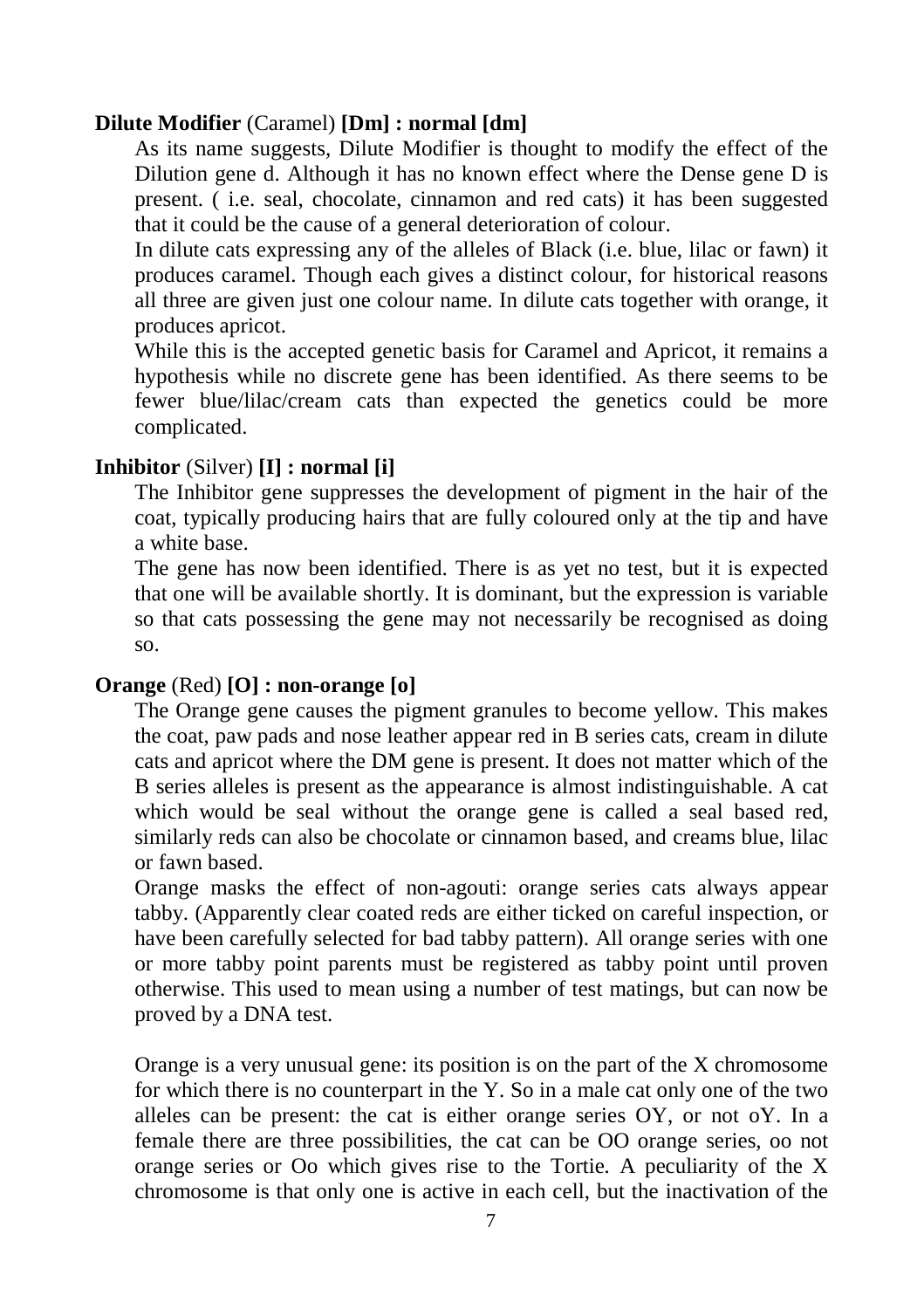other happens quite late in the embryo's development, when there already very many cells, and each cell independently chooses which X to inactivate. In this case some of the pigment-producing cells O is active, in others o. giving the typical mottled appearance of the Tortoiseshell.

Occasionally male Tortoiseshells appear, although they are usually sterile. They always represent a genetic anomaly. The most likely cause is the presence of three rather than two sex chromosomes (XXY Alternatively, there may be two pairs of sex chromosomes (XX and XY) with only one of the pair being present in each cell. The easiest way to understand how this could happen is development from a fusion of two fertilised eggs, but no doubt the truth is rather more complicated.

## **Piebald White Spotting [S] : Normal [s]**

A dominant gene producing white areas, Piebald White Spotting is behind Bicolour in all breeds. Expression is variable, and the homozygous [SS] state produces a larger proportion of white than the heterozygous [Ss] state. While variability of expression could, in principle, give no perceptible white at the low end, and complete white at the high end there is no evidence of this happening

Torties with Piebald White Spotting have their areas of areas of orange and non-orange in patches rather than the usual mingled effect without white.

Piebald White Spotting should not be confused with Brisket Spotting, which gives rise to minor white spots on the underside of the body which are variable in size and irregular in occurrence. The genetics and mode of inheritance of brisket spotting are unclear but are thought to be polygenic. Brisket Spotting can be masked by Piebald White Spotting.

## **Dominant White [W] : Normal [w]**

A dominant gene which causes a white coat, hiding all other colours and patterns. The gene also causes eye colour to be blue (but with variable expression, so non-blue and odd eyes also occur).

There is an association with deafness, particularly in blue-eyed whites. Deafness can be tested using the BAER test.

The white coat of the Foreign White is caused by Dominant White, but they have blue eyes because they are genetically Siamese  $(c^s c^s)$ .

#### **Polygenes**

These are collections of genes which, although individually insignificant, have considerable effect when combined together. They modify the effect of the major genes and can alter all aspects of the cat.

Type seems to be completely controlled by a very wide range of polygenes.

Points colour is determined by major genes, but the more subtle differences are due to polygenes.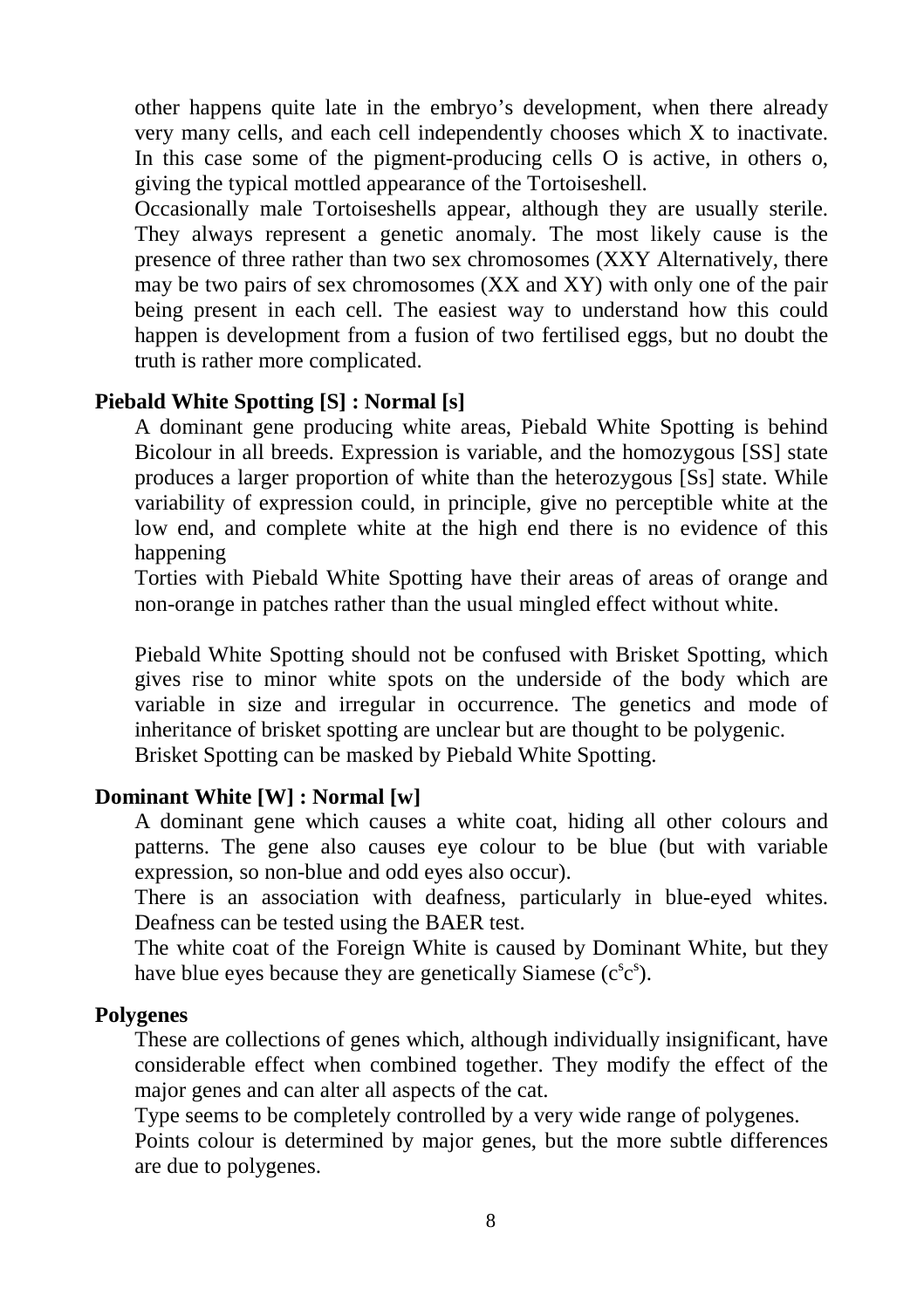Siamese colour restriction reduces pigment causing the eyes to appear blue, but depth and intensity are polygenic.

Although Siamese are genetically short haired, the action of polygenes causes subtle differences in texture, density and length.

Unfortunately some sets of polygenes can be harmful and might be a cause of Inbreeding Depression. Each gene has little effect in itself but cumulatively can result in a gradual decline in the vigour of a breeding line.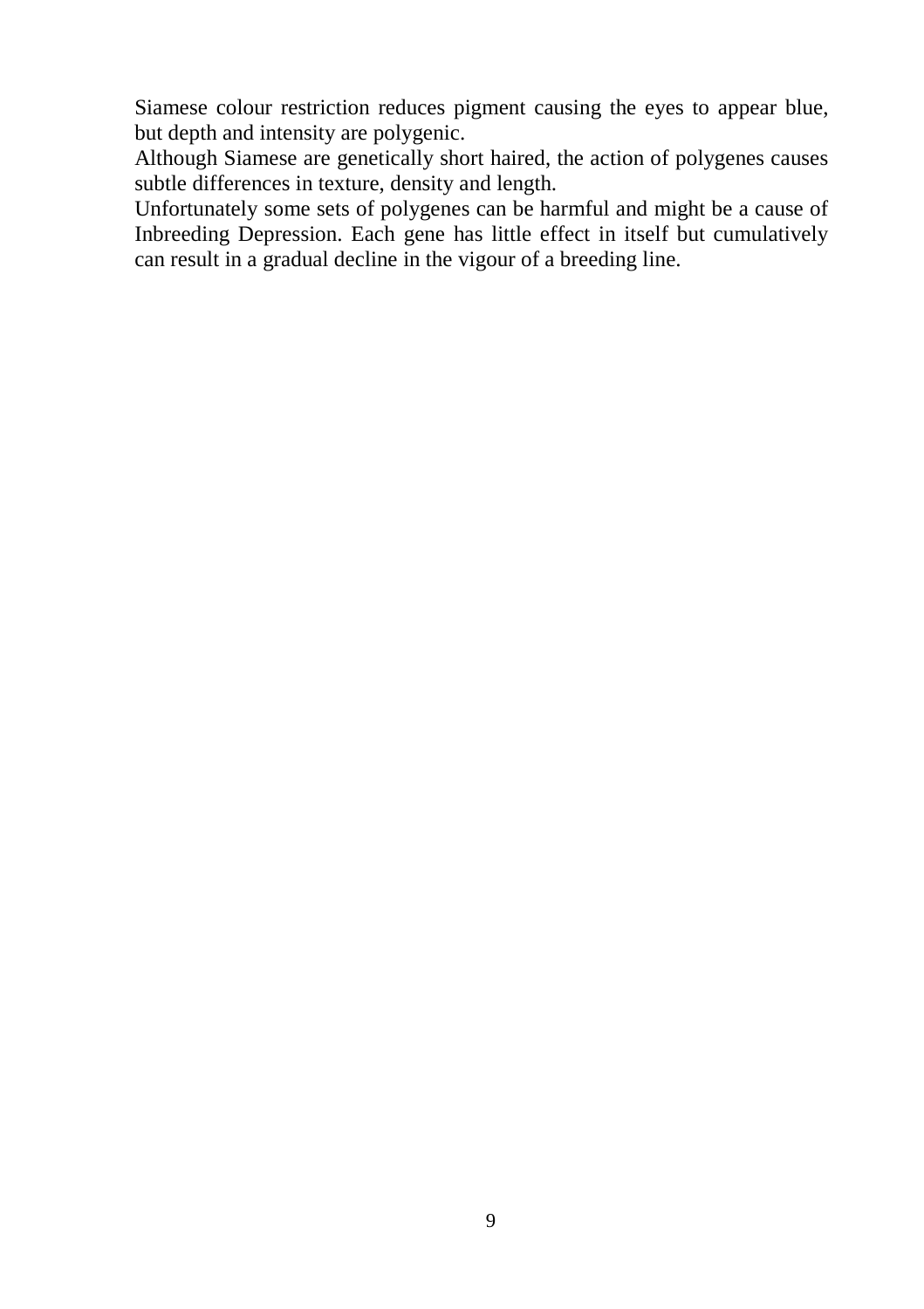# **Breeding System**

Listed above are the main genes that help define the Siamese cat through the expression of colour and coat, but of course there are a large number of other genes that together create the distinctive physical shape and confirmation which is the essence of Siamese breed type.

In order to ensure the maintenance of the good Siamese breed type already achieved, while allowing scope to further improve aspects of type, coat, and colour, to meet the ideal described in the Standard, breeders need to have a clear, definite and well understood breeding system. This means the development and management of a breeding programme in which certain cats are affirmatively selected to be bred to others, for predetermined reasons. Equally important, it also means that breeders allow no matings until they have given careful consideration to the outcome. In particular three key rules must be followed:

- **Health must be the overriding consideration in any Siamese breeding programme. Cats with serious genetic faults must not be bred from.**
- **The good and bad features of the individual cats should be assessed and weighed against each other before any mating.**
- **When planning a breeding programme, breeders must realise that doubling up on the good traits in a cat also results in doubling up on the defects; the breeding of cats with similar faults should be avoided at all costs otherwise there is a danger of fixation***.* **(i.e. creating a characteristic which cannot subsequently be eliminated).**

Breeders must make themselves aware whether the characteristics they wish to promote or avoid, are due to a dominant gene (which will always be expressed when present) or a recessive gene (only expressed in the homozygous state i.e. where the cat inherits the gene from both parents).

The prime motive is to perpetuate the Siamese as a recognisable breed and to improve the quality of the breed as measured against the Standard

The skill in breeding lies in the choice of the individual cats and the matings to be performed between them.

## **Selection**

A breed is defined by its own distinctive set of characteristics, achieved and further developed by a reduction in genetic diversity This reduction is controlled by selective breeding, where the cat chosen is that which most closely approaches the breeder's idea cat. As selection alone is not very efficient in reducing diversity it is often used in conjunction with inbreeding. Some inbreeding, albeit on at a low level is inevitable in the development of a breed.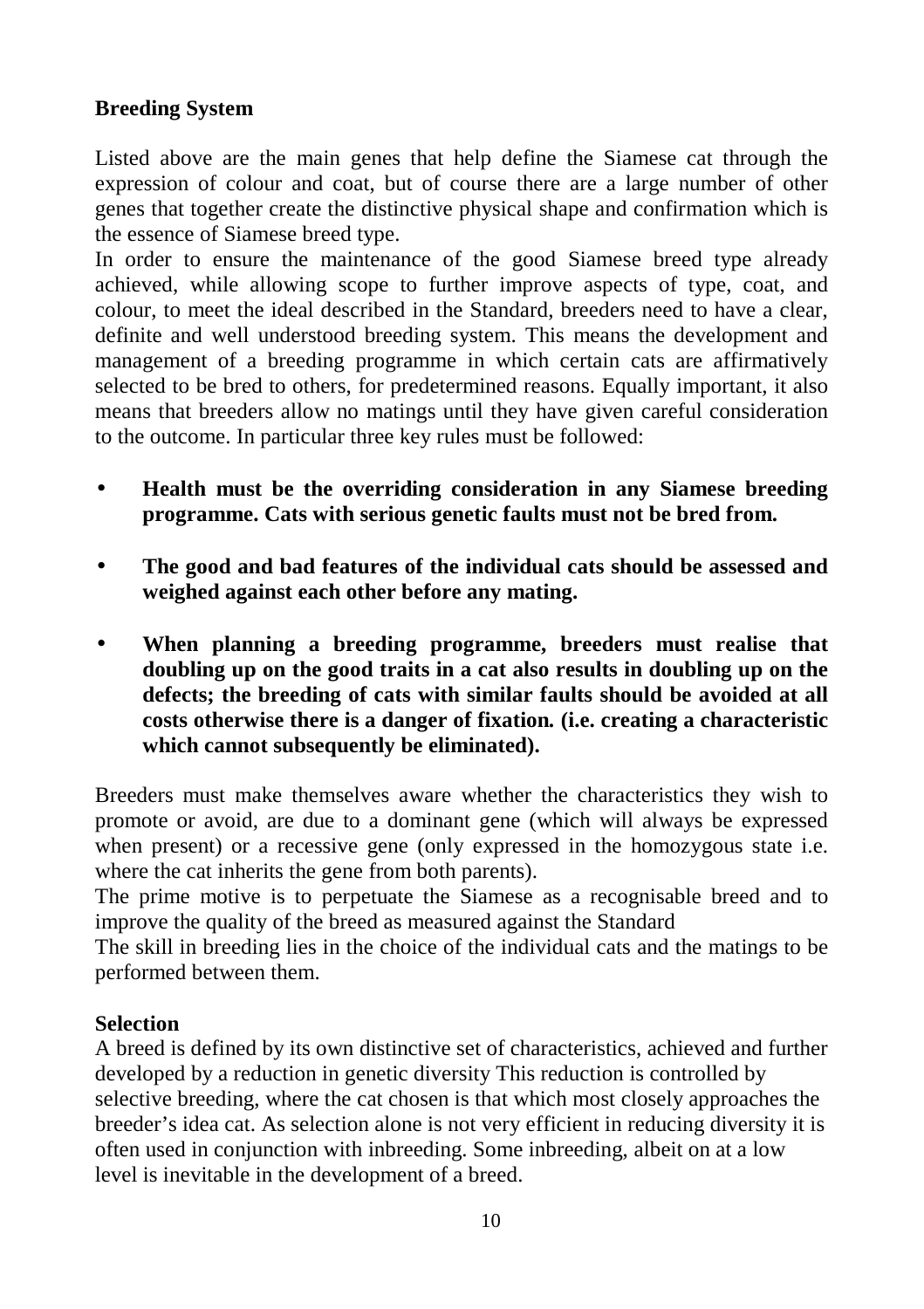## **Inbreeding**

Inbreeding is an inclusive term covering many different breeding combinations and degrees of relationship, including the more distant, less intense. It is consistently more efficient in eliminating heterozygous (varying and diverse) genotypes and increasing homozygous (same) genotype, thereby ensuring a greater likelihood that kittens will closely resemble their parents. Used here, the term does not mean close, purposeful, inbreeding of closely related cats (brother/sister, father daughter), but rather the moderate form that results from the mating of not too distantly, but not directly related cats. Some inbreeding is essential to stabilise conformation around a definite type. Inbreeding is the act of mating individuals of various degrees of kinship, and if continued it produces ever increasing homogeneity in the offspring.

## **"The more intense the in-breeding, the more careful must be the selection". "Loss of innate genetic variability must not be too great".**

Inbreeding should be restricted to experienced breeders with sound knowledge of pedigrees. A complete outcross every few generations is recommended.

Breeders must realise that there has been considerable inbreeding in the past in the development of Siamese. This might not be apparent in 5 generation pedigrees.

The overall approach should be one of balance and moderation in the degree of inbreeding coupled with consistent selective breeding with a clear objective in mind – i.e improvement of key aspect and/or the elimination of weak traits or defective genes.

Breeding systems and practices need to operate so as to ensure the Siamese gene pool contains enough variation to give scope to continue improving the breed and avoid the danger of either fixing type too quickly (before the ideal of the standard is reached) or deleterious genes being expressed and fixed in the breed. Breeders need to use inbreeding to gain sufficient homogeneity to fix recognisable Siamese type but with sufficient variation to both enable improvement, and maintain health and vigour, avoiding fixation of defective genes or unwanted traits (and to ensure the elimination of anomalies).

**While it is recognised that breeders do not wish to entrust their valuable breeding lines to individuals who may not operate humane and qualitatively intelligent breeding practice the GCCF would strongly recommend that breeders do not place excessive numbers of healthy good quality cats on the non-active register because they want to operate commercially restrictive practices. This could have serious future consequences in reducing the viable, active gene pool of a breed to an unacceptably low level and potentially promote undesirable practices.** 

**Unavailability of female kittens on the active register discourages potential new breeders.**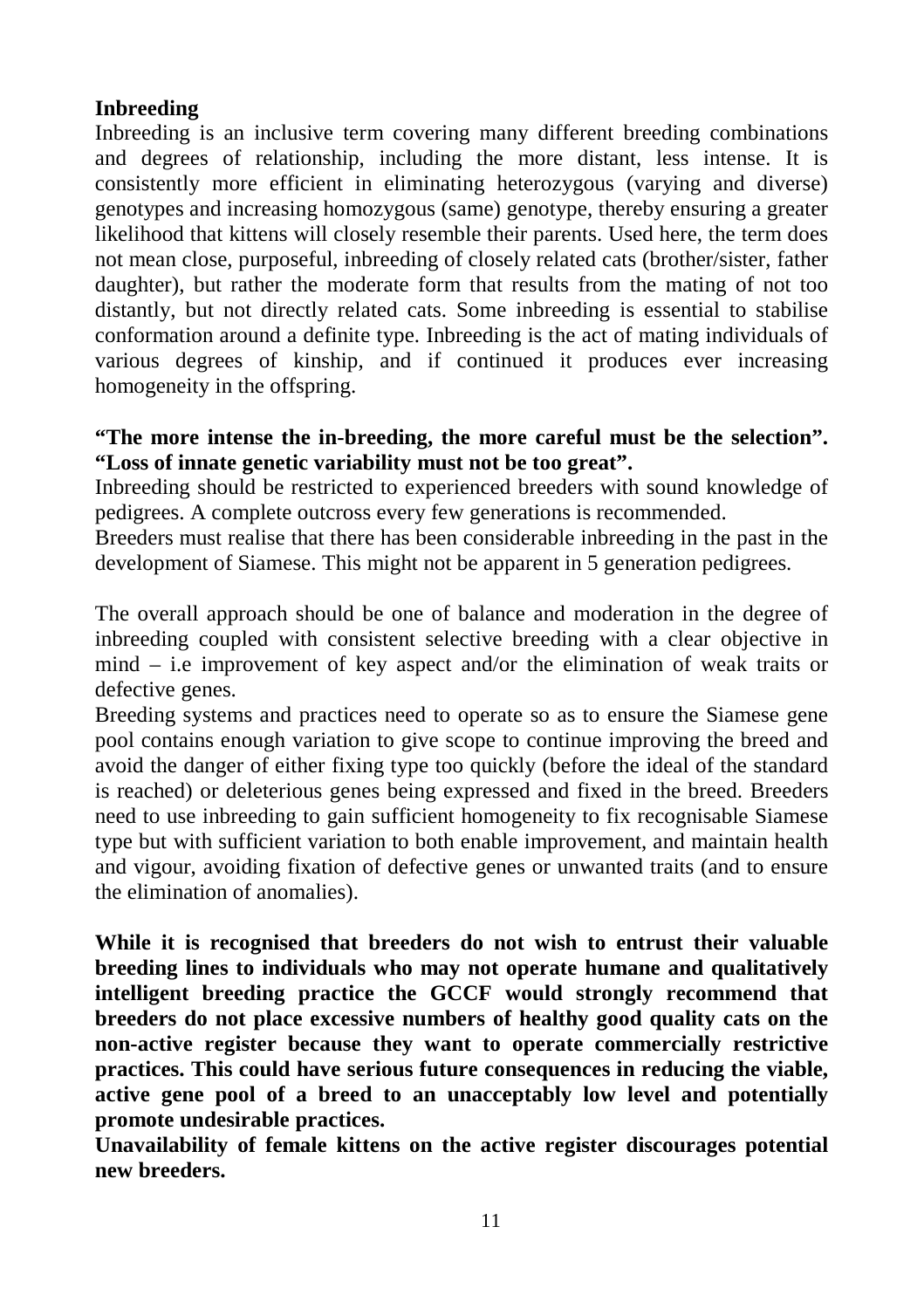## **Anomalies**

The problem of the genetic anomaly is something of which all breeders should be aware – this is not to suggest that such anomalies are common but the cat must be expected to have its quota of defects just as are found in other animals.

The golden rule is that health is paramount and must be constantly and consistently monitored; any evidence of weakness or the emergence of lack of vigour must be dealt with immediately through modification of the breeding system.

## **No cat with any evidence of health problems or lack of vigour should be used for breeding.**

No cats showing reproductive problems, or their offspring should be used for breeding for example:

- Queens which have repeatedly failed to conceive, re-absorbed, miscarried or had multiple caesareans,
- Queens which have rejected their kittens, failed to produce milk or produced fading, small, weak or abnormal kittens,
- Studs with low fertility, or siring abnormal kittens with several unrelated queens.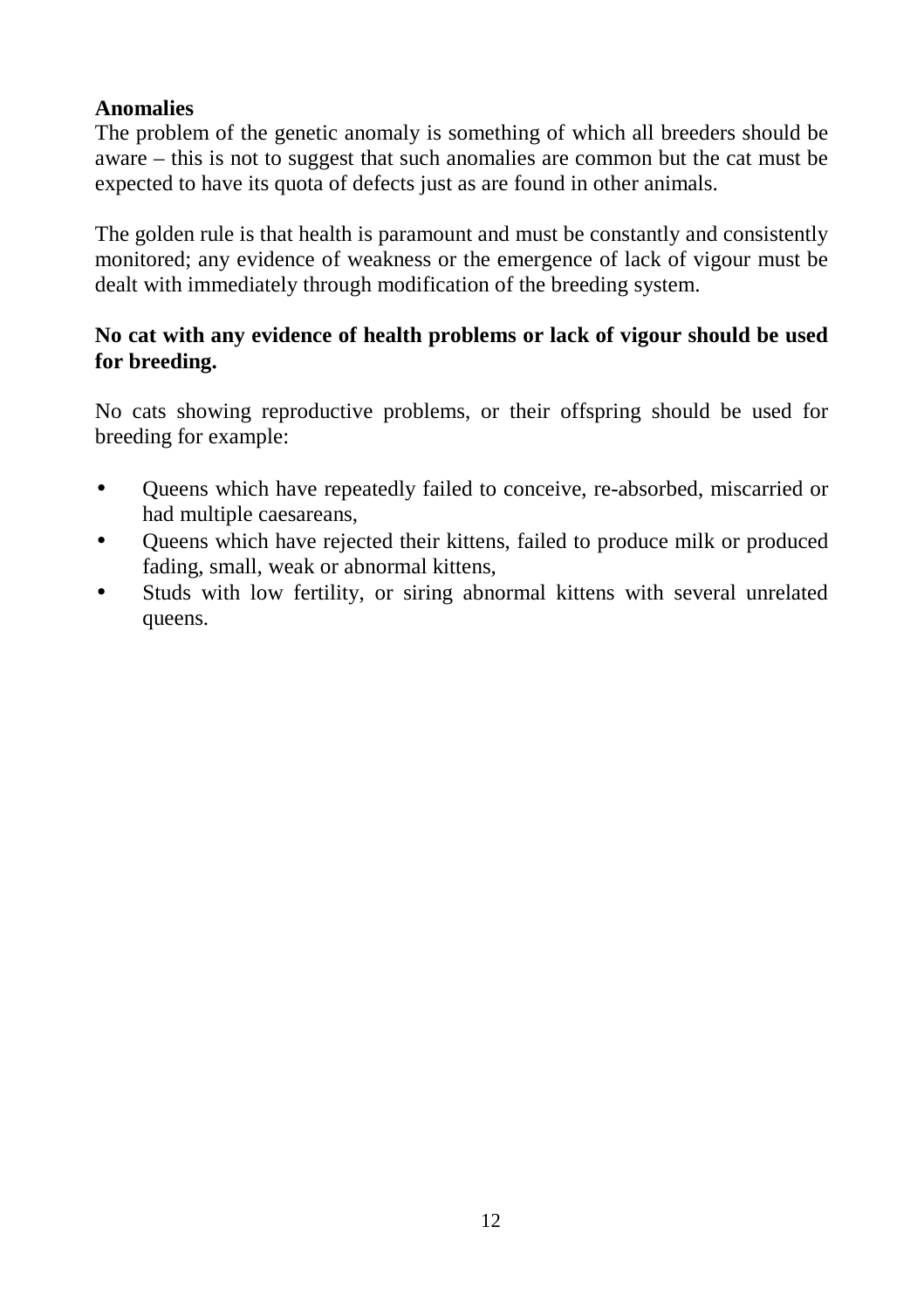# • **List of Genetic Anomalies known in Siamese or Orientals**

# **Amyloidosis**

Amyloid is a type of protein, and amyloidosis describes the disease that occurs when this particular protein is deposited within the body organs, mainly in the liver (hepatic) and kidney (renal) Siamese and Oriental cats are primarily subject to hepatic amyloidosis, resulting in liver dysfunction and haemorrhage from the liver. Young cats (approx  $8$  months  $-7$  years) are most commonly affected. Affected cats are often related, but the mode of inheritance and contribution of environmental factors is unknown. **\***

# **Bites**

Incorrect bites are an issue in Siamese. Generally bites that are misaligned tend to be overshot, are occasionally undershot, and very occasionally slightly twisted. \*

# **Cleft palate**

Cleft palates may have an environmental cause, but some lines of Siamese appear to be over-represented.<sup>\*</sup>

# **Feline Asthma**

Feline Lower Airway disease is typified by wheezing and bouts of coughing. As asthma in humans has a hereditary component, it is speculated that there may be a hereditary component to the disease in cats, but any genetic predisposition has yet to be identified. Siamese cats seem to be over-represented.

# **Flat-chest syndrome**

There is good evidence that this is caused by a simple recessive gene, but it may also have a more complex genetic cause; the disorder results in a kitten with a compressed flattened rib-cage that has difficulty in breathing, etc. It can be fatal in a number of cases, depending on degree of severity. No test is available. \*

# **Heart defects**

It is believed that the majority of cases have a genetic origin. However there may be several genetic mutations

# **Kink**

Kinks typically result from deformities of bone and are listed as defects by the GCCF. However, they are usually only of aesthetic relevance as they cause no pain or discomfort to the cat. \*

 $\overline{a}$ *\* Information from the Feline Advisory Bureau*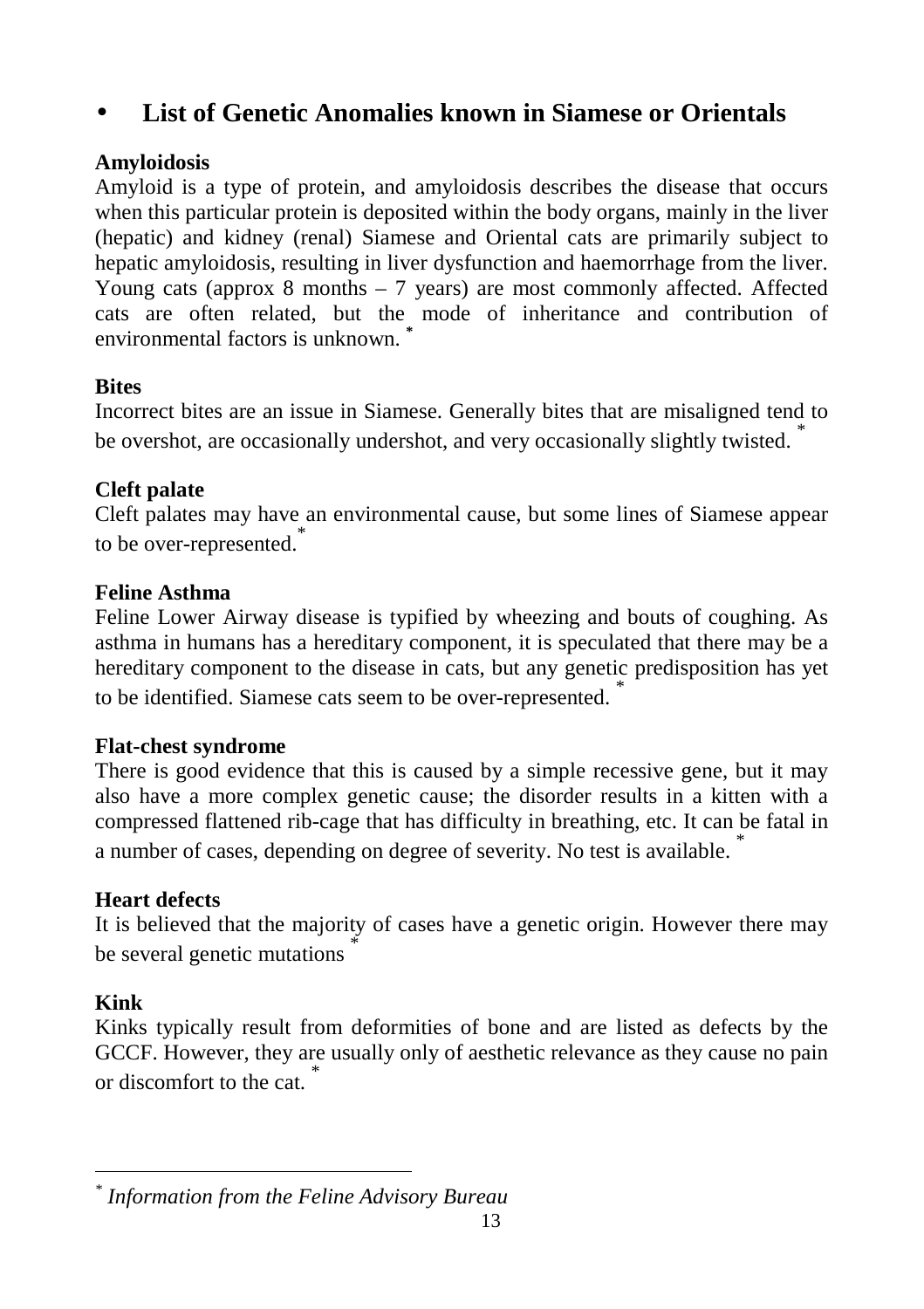## **Mammary tumour**

Siamese are at increased risk of developing mammary carcinomas and affected Siamese cats tend to be younger compared to other breeds. Male cats can occasionally be affected. Tumours occur with equal frequency in all glands in cats. Single or multiple nodules associated with the gland or nipple may develop; the masses may be ulcerated, inflamed swollen or associated with discharge from the nipple.

# **Squint**

Convergent squint is seen commonly in Siamese. It is believed to be a polygenic trait with threshold character. **\***

## **Thymic lymphoma**

Siamese cats are over-represented amongst cases of thymic lymphoma. Affected cats are usually young (often less than 2 years old), FeLV negative, and they typically respond favourably to chemotherapy. These cats MUST NOT be used for breeding. Although the mode of inheritance has not been confirmed, it is suspected to be recessive in nature.

## **Inbreeding Depression**

Inbreeding causes a potential build-up of deleterious genes.

If the genetic make up of a breed is inherently healthy then inbreeding can be quite safe. However breeders must be aware of the possibility of the problems associated with inbreeding depression:

An increased probability of genetic defects

A decline in the weight or vigour of kittens

A fall in average litter size, increase in the number if stillborn or abnormal kittens

Problems in reproductive performance

Greater susceptibility to infections

Increased rates of cancer in young adults.

 $\overline{a}$ \* *Information from the Feline Advisory Bureau*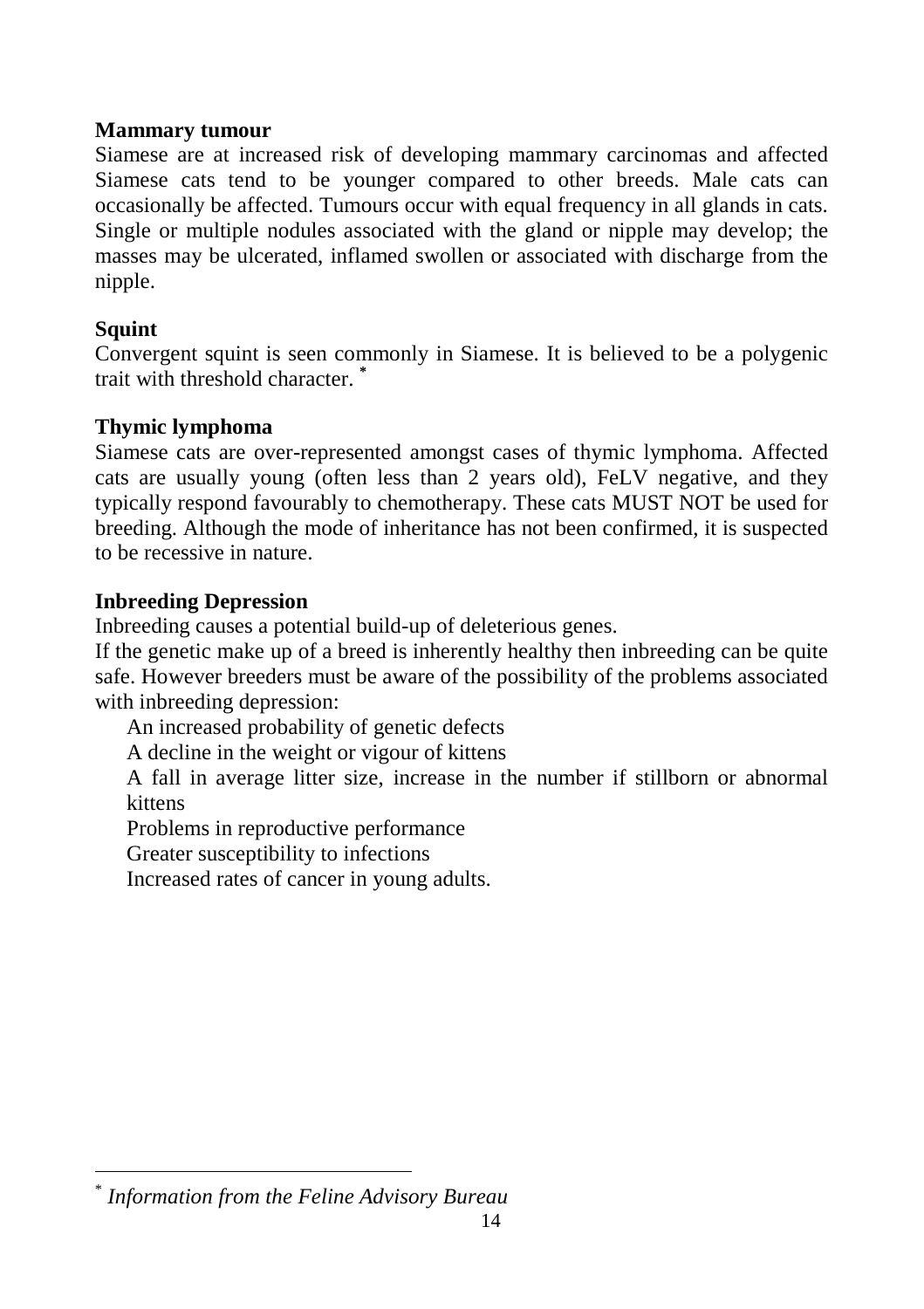# **Normal + Mutant Genes**

| Gene                                                                                           | Symbol                                  | <b>Effect</b>                                                                                                                                                                   |
|------------------------------------------------------------------------------------------------|-----------------------------------------|---------------------------------------------------------------------------------------------------------------------------------------------------------------------------------|
| Agouti                                                                                         | A                                       | Yellow band to the hairs                                                                                                                                                        |
| Non-Agouti                                                                                     | a                                       | Absence of band in the hairs                                                                                                                                                    |
| <b>Black</b>                                                                                   | B                                       | Blackish Brown hair pigment granules                                                                                                                                            |
| <b>Brown</b>                                                                                   | b.                                      | Brown hair pigment granules                                                                                                                                                     |
| Light Brown                                                                                    | $b^l$                                   | Light brown pigment granules                                                                                                                                                    |
| <b>Full Colour</b><br><b>Burmese</b><br>Siamese<br><b>Blue Eyed White</b><br>(Recessive White) | C<br>$c^{b}$<br>c <sup>s</sup><br>$c^a$ | Maximum production of pigment<br>Reduction in production of pigment<br>Greater reduction in production of pigment<br>No pigment develops in the coat, the eyes are<br>pale blue |
| Dense                                                                                          | D                                       | Normal packing of pigment molecules                                                                                                                                             |
| Dilute                                                                                         | d                                       | Dilution of pigment granules                                                                                                                                                    |
| Dilute Modifier                                                                                | D <sub>m</sub>                          | Lightens hair of dilute phenotypes                                                                                                                                              |
| Normal                                                                                         | dm                                      | Normal dilute phenotype                                                                                                                                                         |
| Inhibitor                                                                                      | I                                       | Inhibits production of pigment granules                                                                                                                                         |
| Normal                                                                                         | $\mathbf{1}$                            | Normal production of pigment granules                                                                                                                                           |
| Orange                                                                                         | O                                       | Converts black/brown pigment granules to<br>yellow                                                                                                                              |
| Normal                                                                                         | $\mathbf{o}$                            | Normal black/brown pigment granules                                                                                                                                             |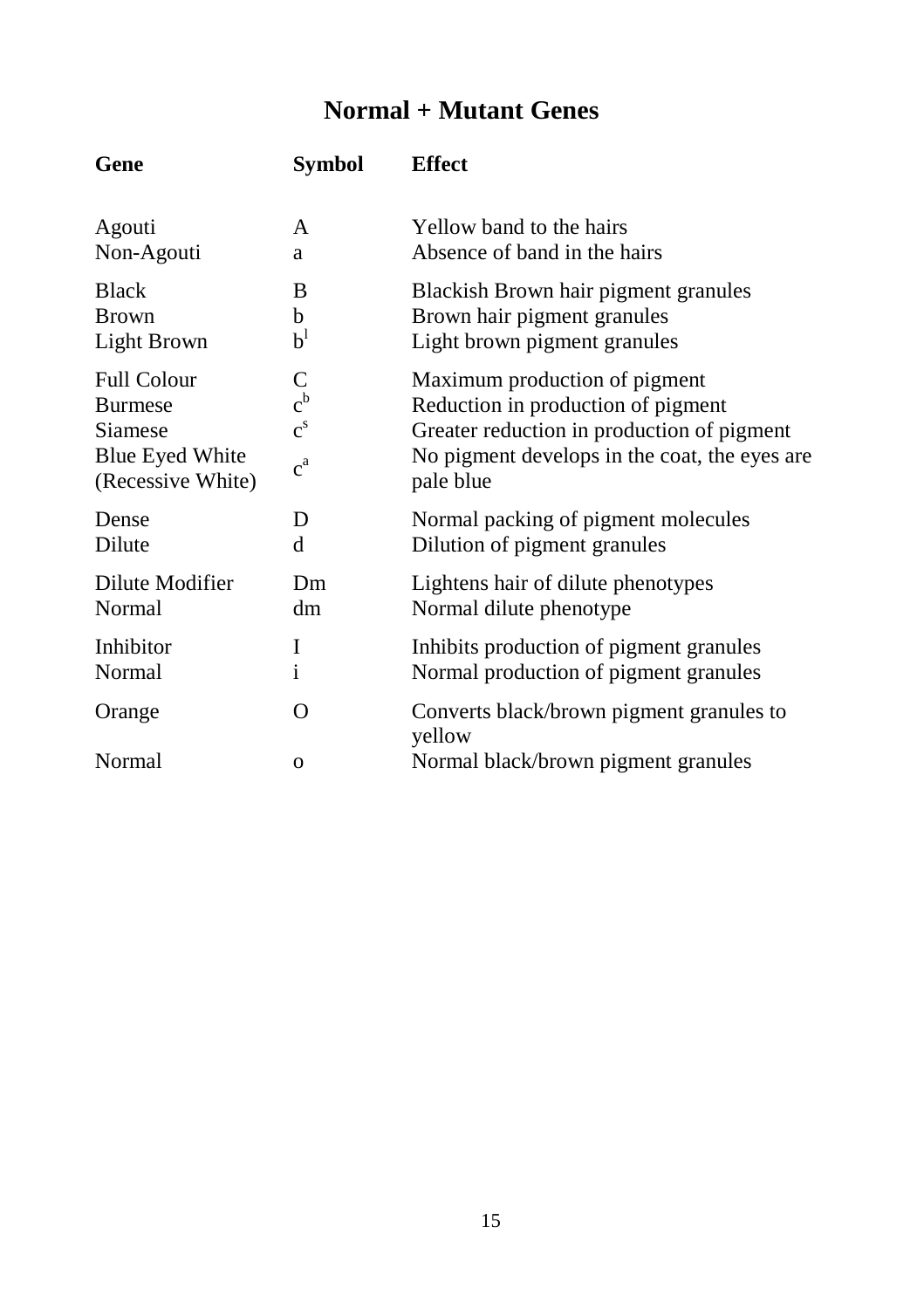# **Glossary of Genetic Terms used in the text**

| <b>Allele</b>                          | One of two or more alternate forms of a gene at the same site<br>or locus in each of a pair of chromosomes, which determines<br>alternative characters in inheritance.                                             |  |
|----------------------------------------|--------------------------------------------------------------------------------------------------------------------------------------------------------------------------------------------------------------------|--|
| <b>Chromosome</b>                      | The carrier of the genes in the cell nucleus.                                                                                                                                                                      |  |
| <b>Dominance</b>                       | When the expression of one allele of a heterozygous pair<br>completely hides the expression of the other.                                                                                                          |  |
| Dominant gene                          | The allele whose expression completely hides the expression<br>of another at the same locus.                                                                                                                       |  |
| <b>Expression</b>                      | The manifestation of an heritable trait in an individual<br>carrying the gene or genes which determine it.                                                                                                         |  |
| <b>Fixation</b>                        | A result of selection or inbreeding causing the genes of a<br>group of cats to become homozygous or fixed.                                                                                                         |  |
| Gene                                   | The ultimate determinant of heredity.                                                                                                                                                                              |  |
| <b>Gene Pool</b>                       | The genetic make up of a group of individual cats                                                                                                                                                                  |  |
| <b>Genotype</b>                        | Genetic Constitution of a cat.                                                                                                                                                                                     |  |
| <b>Heterozygous</b>                    | Where members of a gene pair are different, as in Aa.                                                                                                                                                              |  |
| Homozygous                             | Where members of a gene pair are identical as in AA or aa.                                                                                                                                                         |  |
| <i>Inbreeding</i><br><b>Depression</b> | A decline in the vigour of a breeding line probably caused by<br>the cumulative effect of many deleterious polygenes.                                                                                              |  |
| <b>Incomplete</b><br><b>Dominance</b>  | Where one allele for a specific trait is not completely<br>dominant over the other allele resulting in a combined<br>phenotype. For example the offspring of a Burmese x Siamese<br>mating are Tonkinese.          |  |
| <b>Mutant Gene</b>                     | Mutant (altered) form of an original gene.                                                                                                                                                                         |  |
| <b>Normal Gene</b>                     | Original gene present in the genotype of the cat.                                                                                                                                                                  |  |
| <b>Phenotype</b>                       | The physical appearance of the cat or the expression of a gene.                                                                                                                                                    |  |
| Polygenes                              | Minor genes each with a small, cumulative effect on the<br>expression of a characteristic. These may explain, for<br>example, the variation in type from the round, cobby British to<br>the long, slender Siamese. |  |
| <b>Recessive</b>                       | Where the effect of one allele of a heterozygous pair is not<br>expressed.                                                                                                                                         |  |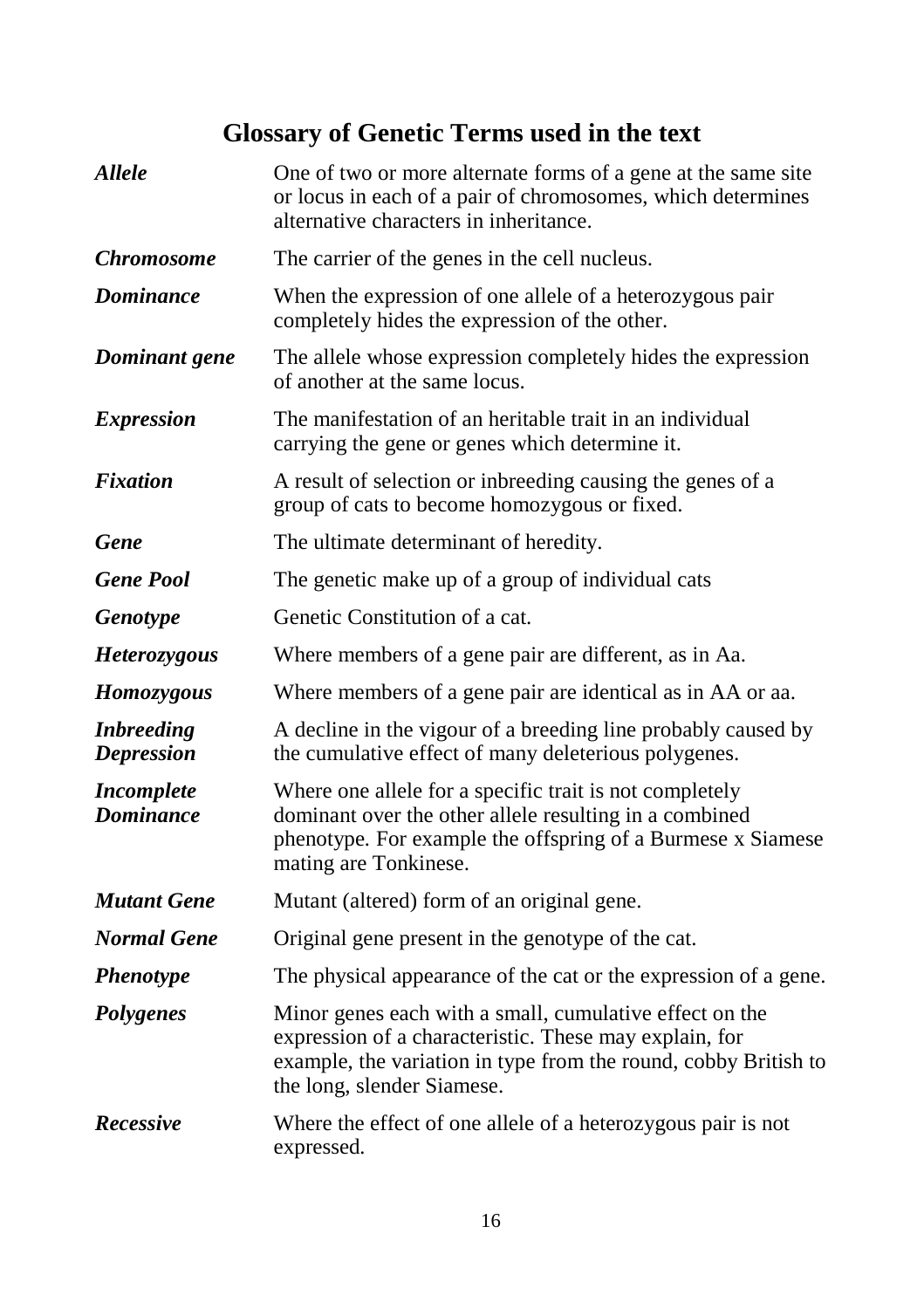| Recessive gene   | Allele whose expression is hidden by another at the same<br>locus.<br>Where there are multiple alleles (in the colour restriction<br>series for example), one allele can be dominant in some<br>combinations and recessive in others.<br>Recessive genes can be hidden for many generations |
|------------------|---------------------------------------------------------------------------------------------------------------------------------------------------------------------------------------------------------------------------------------------------------------------------------------------|
| <b>Threshold</b> | Build up of polygenes with no discernable effect until a<br>tipping point results in a sudden large effect                                                                                                                                                                                  |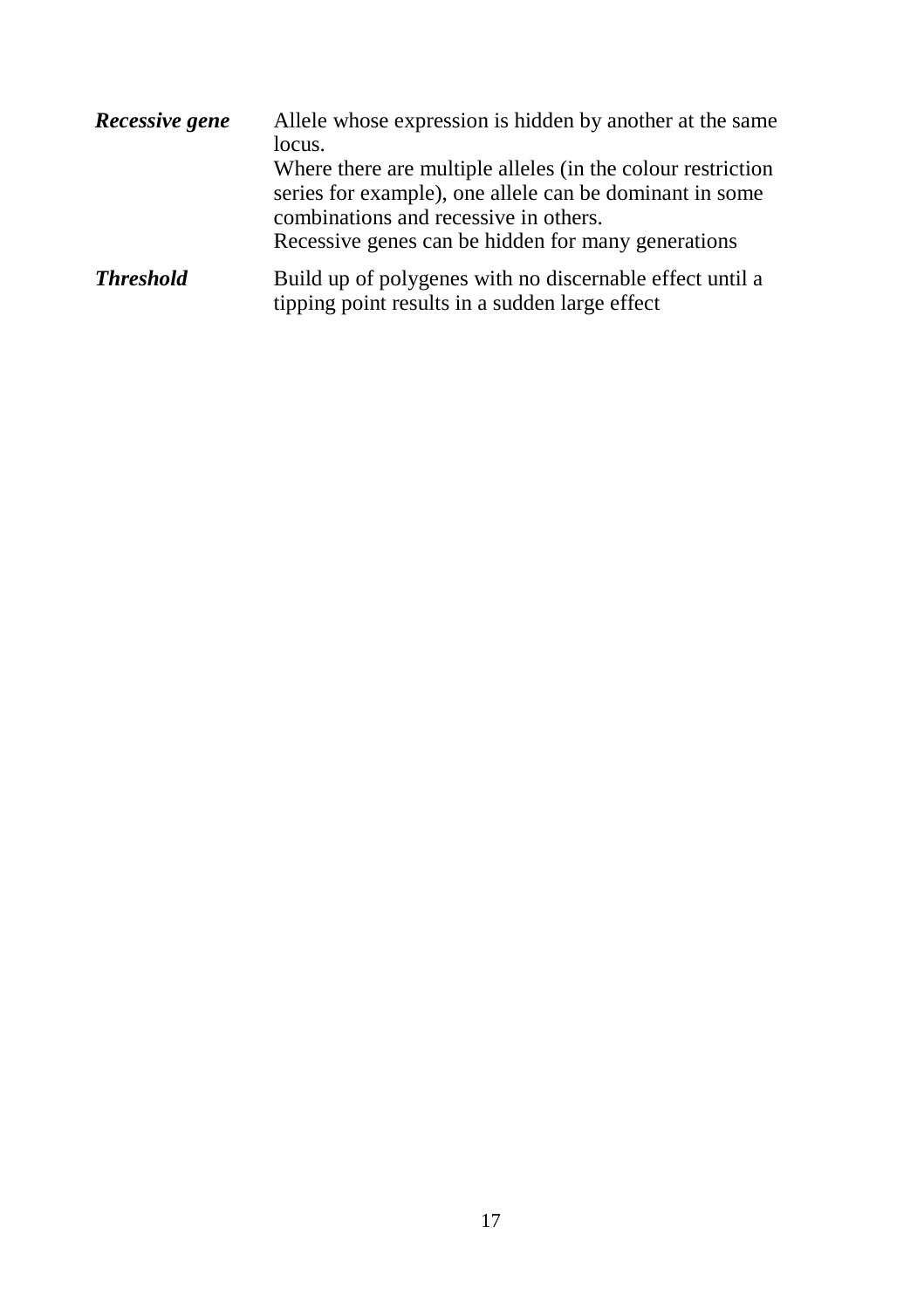# **GCCF Registers**

# **FULL REGISTER (REG NO. BEGINS CS)**

A cat/kitten resulting from an ideal mating to produce that breed; it can be shown, and if agreed by the breeder, it can be used for breeding.

# **SUPPLEMENTARY REGISTER (REG NO. BEGINS CSSR)**

A cat/kitten resulting from a more mixed mating but nevertheless acceptable as an example of the breed; it can be shown, and if agreed by the breeder, it can be used for breeding.

# **EXPERIMENTAL REGISTER (REG NO. BEGINS CSEXP)**

A cat/kitten of a relatively new breed which had Preliminary Status when it was registered. It can be both shown and bred from. It may or may not be eligible for Championship status depending on how far the breed has progressed since the cat/kitten was originally registered (Original registration numbers are not altered even when a breed progresses).

# **REFERENCE REGISTER (REG NO. BEGINS CSREF)**

A cat/or kitten from a mating regarded as an outcross for this breed (but not necessarily for other breeds). This cat/kitten is NOT ALLOWED to be shown and will not be intended for breeding except under very specifically controlled circumstances.

It is possible to progress upwards from the Reference Register with a minimum number of five suitable breeding generations. This is acceptable to a breeder with a well planned breeding programme, such as when developing a new breed, but not something that a new breeder should be considering